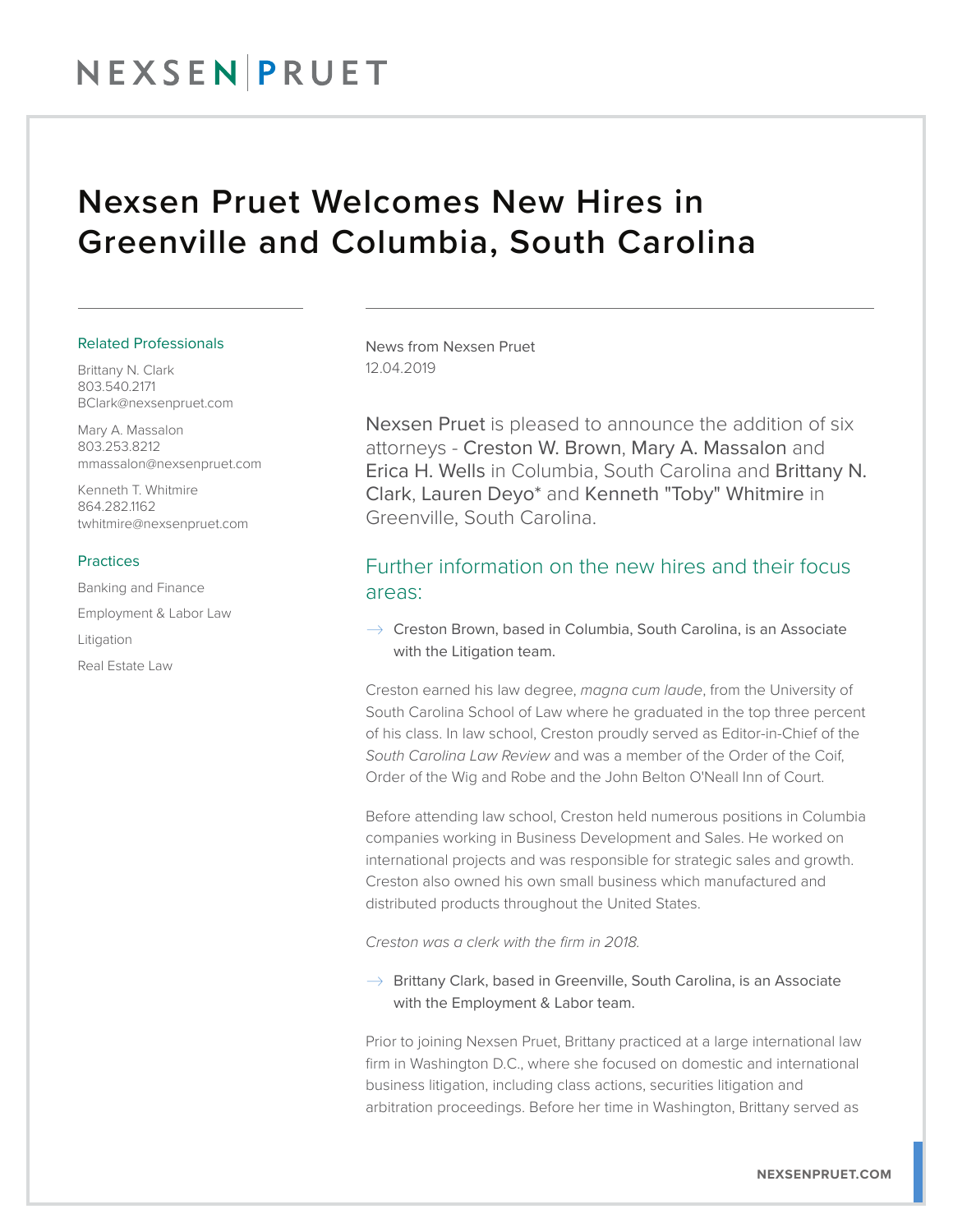# NEXSEN PRUET

law clerk to the Honorable Dennis W. Shedd of the United States Court of Appeals for the Fourth Circuit. She also served as law clerk to the Honorable Terry L. Wooten, Chief Judge of the United States District Court for the District of South Carolina.

Brittany earned her law degree, *magna cum laude*, from the University of South Carolina School of Law, where she graduated first in her class. While in Columbia, she also served as Associate Editor-in-Chief of the *South Carolina Law Review*.

# $\rightarrow$  Lauren Deyo\*, based in Greenville, South Carolina, is an Associate with the Bankruptcy & Financial Services team.

Before joining Nexsen Pruet, Lauren worked as an in-house counsel and AVP for Fidelity National Title. There she handled negotiations, managed litigation in federal and state courts across the country and identified and analyzed title defects and escrow errors. Lauren also assessed and cured issues dealing with a wide variety of matters such as fraud, forgery, zoning and land use, easements, taxes, foreclosure and more.

Lauren attended Emory University School of Law, where she worked as a Graduate Research Assistant and coach and competitor on the Kaufman Securities Moot Court team. She also served as a Foreclosure Law Clerk for Rubin Lublin, LLC, reviewing titles and post sale deeds and conducting research on bankruptcy law and creditor and debtors rights.

## *\*Ms. Deyo is not currently licensed to practice in the state of South Carolina.*

### $\rightarrow$  Mary Massalon, based in Columbia, South Carolina, is an Associate with the Real Estate & Environmental team.

During law school, Mary worked as a Law Clerk for the Judiciary Committee of the South Carolina House of Representatives, during which she performed legislative research and prepared summaries and briefings. Before law school, Mary worked as a media coordinator where she managed media placement and developed marketing strategies and as an executive administrative assistant.

Mary earned her law degree from the University of South Carolina School of Law, graduating *cum laude*. While earning her degree, Mary was a research assistant and served on the Symposium editorial staff for the *South Carolina Law Review*. She received a CALI award in Special Topics in Legislative Drafting.

### *Mary was a clerk with the firm in 2018.*

### $\rightarrow$  Erica Wells, based in Columbia, South Carolina, is an Associate with the Litigation team.

Erica earned her law degree, *cum laude*, from the University of South Carolina School of Law, where she was on the Dean's list and earned the CALI award in Fourth Circuit Practice. During law school, Erica served as a judicial intern to the Honorable Dennis W. Shedd, Circuit Court Judge for the Fourth Circuit Court of Appeals, and to the Honorable J. Michelle Childs, United States District Judge for the District of South Carolina. Erica returns to Nexsen Pruet after working as a Summer Associate and school-year clerk. During this time, she gained extensive experience in trial preparation, research and writing.